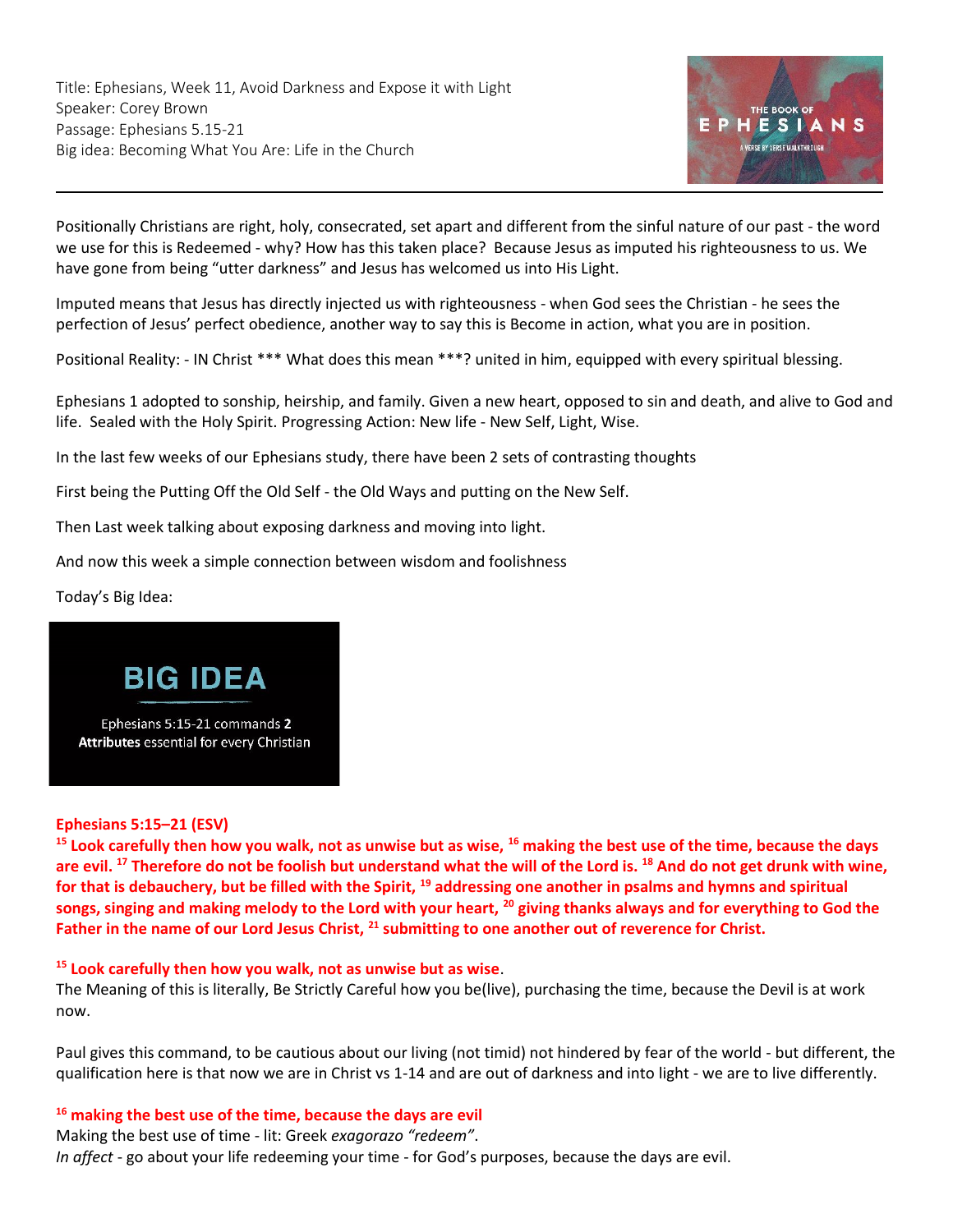What is interesting about vs 16, is that the way we are to see time, is not about time being long, or short, but instead as good or evil. We are supposed to make every opportunity we can to bring good into the time of Evil - because Christians are the ones holding back/pushing back against the gates of hell.

This command comes right off the responses of vs 1-14, about how we are to live lives in light, different from our former way of living, different from the darkness, and by putting off the old self, and taking on the newness of our identity in Jesus.

look at how wisdom is termed here - it is termed as walking. its an action - wisdom is not only the response of knowledge to a situation, but knowledge at work - looking to be the person who does what Knowledge suggests.

be wise - because they days are evil. Meaning - these days in which we find ourselves, are not continuing to go in a direction that Christians in the west would prefer, and that's because the Devil is losing - he's losing ground, he thinks he's taking it, but the Lord is winning. The church will not fail to push against the gates of hell. We are pushing back Hell - right now - in being here with our church worshipping Jesus, growing in being equipped to do ministry, this all is part of the Devil losing ground.

#### \*\*\*The Days are evil\*\*\*

These days being evil - is not an issue of a lack of Good - but a lack of reconciliation to God. The Devil here is still at work - he is the "ruler of the air" and the prince of the world - meaning that he has hold of all those who have not been reconciled to God - it is then our purpose and goal as Jesus' church to bring people to reconciliation - we share in that same act as Jesus - he shares with us his ministry of Reconciliation. Jesus of course does the Redeeming - but we can and should be part of that work while we are still here on earth.

## **<sup>17</sup> Therefore do not be foolish but understand what the will of the Lord is**

Therefore - because you are to be wise - Don't be foolish

vs 17a - Actively work against being foolish.

- Foolish Literal: Lacking Sense, Ignorance
- vs 17b Actively work towards understanding the will of God
	- Understand lit: grasp, grab hold of

But what of the will of God?

Most people when we talk about this - generally are referring to life's major decisions, and in a lot of cases several of these decisions take place in our younger years

- 1. What am I here for?
- 2. Who should I marry, or Should I marry?
- 3. What School should I go to?
- 4. What Career should I choose?
- 5. How Many Kids should we have?
- 6. Where should I live?

These are all questions that we can and should take to the Lord as we struggle to make decisions. But this is not what Paul is speaking of here. there would have to be a bit more context around it.

So, what does Paul mean by "understand what the will of the Lord is".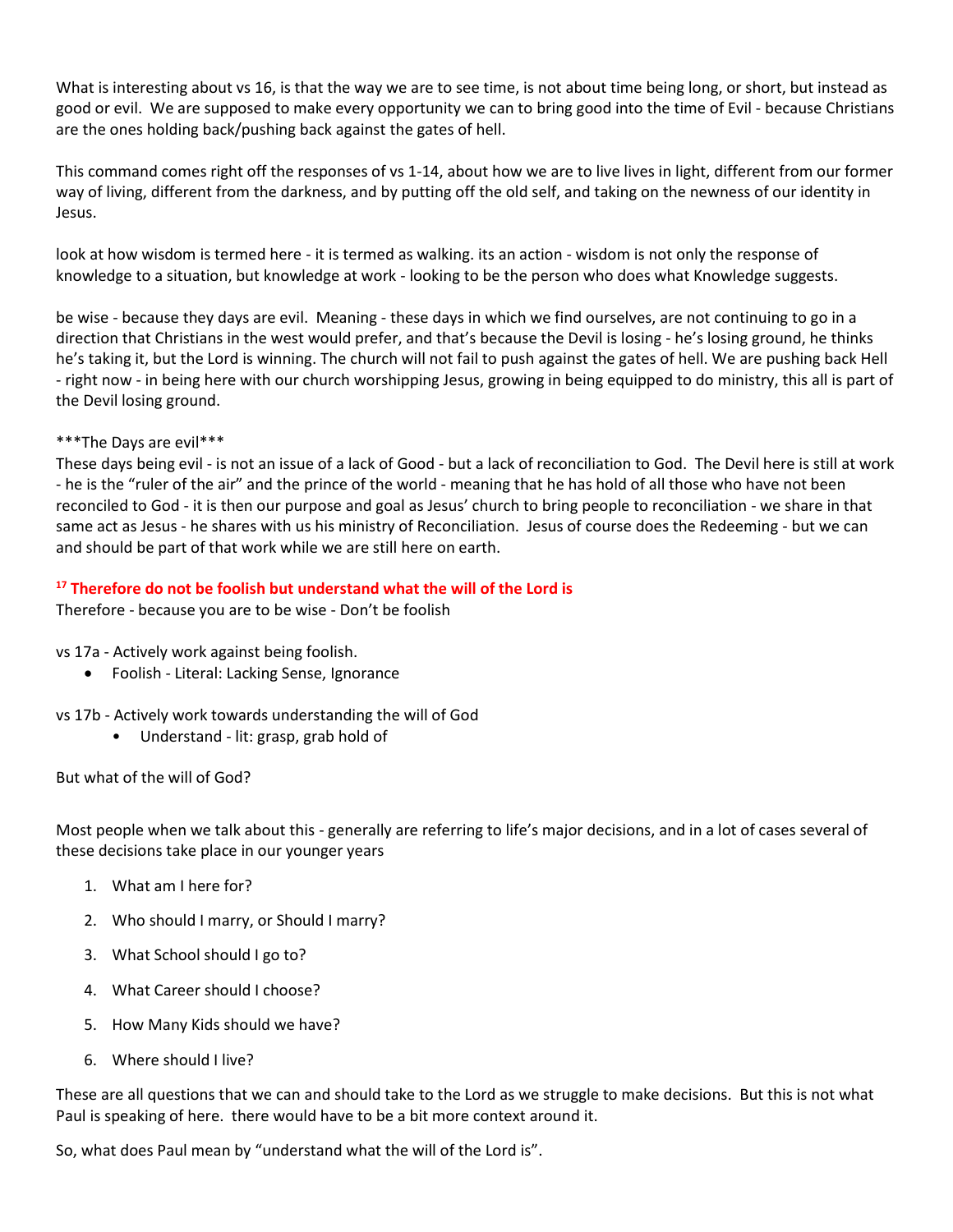There are a few things that come to mind.

The Overarching context of Ephesians leads me to believe that the will of God Paul is speaking of here is The Lord's Redemptive Will, that humanity be reconciled to God in Jesus Christ.

And in this particular context, Paul is exhorting/encouraging the Ephesians to make the most of their time, and to be wise. So understand that the Lord's will is to live wisely, being alert, aware, cautious and not allowing the Devil to gain a foothold.

#### **<sup>18</sup> And do not get drunk with wine, for that is debauchery, but be filled with the Spirit,**

- The command to not get drunk with wine, is not a proof text for those who demand abstinence from alcohol for all Christians, but it should be considered a serious issue.
- Drunkenness has always been an issue of shame, and lack of self control We see this in the lives of many of the Biblical characters - primarily Noah - who got drunk after being on the ark - to the shame of his children and himself - as well as the daughters of Lot who had no children of their own, got their father drunk and produced children for themselves with their dad. - its shameful -
- The word that Paul uses for drunkenness is **Debauchery**
	- a good definition of this word is: **"excessive indulgence in sensual pleasures"**

But what would Paul bring this particular issue up here - he'd been speaking primarily about sexual sins in the previous chapter section, and as he moves to this wise living in contrast to foolish living, he could have chosen several things

Part of pagan worship in the Greek Culture was drunkenness, part of their worship was to become inebriated in order that they would "experience" some sort of metaphysical reality. This is something that Paul would have been striking against - it is improper for the Worship of God to be disorderly, and shameful - which makes great sense in the contrast he gives - of being filled with God's spirit - leading into corporate worship.

The Contrast that is made - is that instead of being filled with drink to the point of no control, or to the point or shame - Christians are to be filled not with a substance, but with God's own Spirit. There are a couple things that stick out here.

Does this mean simply that we are to be filled "with" the spirit, or "by" the spirit?

This suggest that the Holy Spirit is the content of what we should be filled with, or that the Holy Spirit of the lord is the agent of how we are filled.

I think this clearly leads to a holistic approach of understanding of both - that we are to be filled With the Spirit and By the Spirit - while the reading only assumes one of these two options, at least more than likely, the truth of this is the same. Only God's spirit can fill us with what we need to live a Godly life, and the only way to Live a Godly life is to be filled BY the spirit.

## **<sup>19</sup> addressing one another in psalms and hymns and spiritual songs, singing and making melody to the Lord with your heart,**

With the continuation of being filled with the spirit, we are to be filled in process of being in corporate worship for mutual edification - encouraging one another as we participate in singing, and thanksgiving.

3 types of musical opportunities are laid before us here. but they basically mean the same thing. that we are to utilize song in various forms, as a way of teaching one another, spurring each other on, encouraging one another in Christ.

## **<sup>20</sup> giving thanks always and for everything to God the Father in the name of our Lord Jesus Christ,**

- with gratitude because of what Jesus has done for us and is for us.
- Always at all times this makes perfect sense.
- but for everything what is this everything that Paul is talking about here.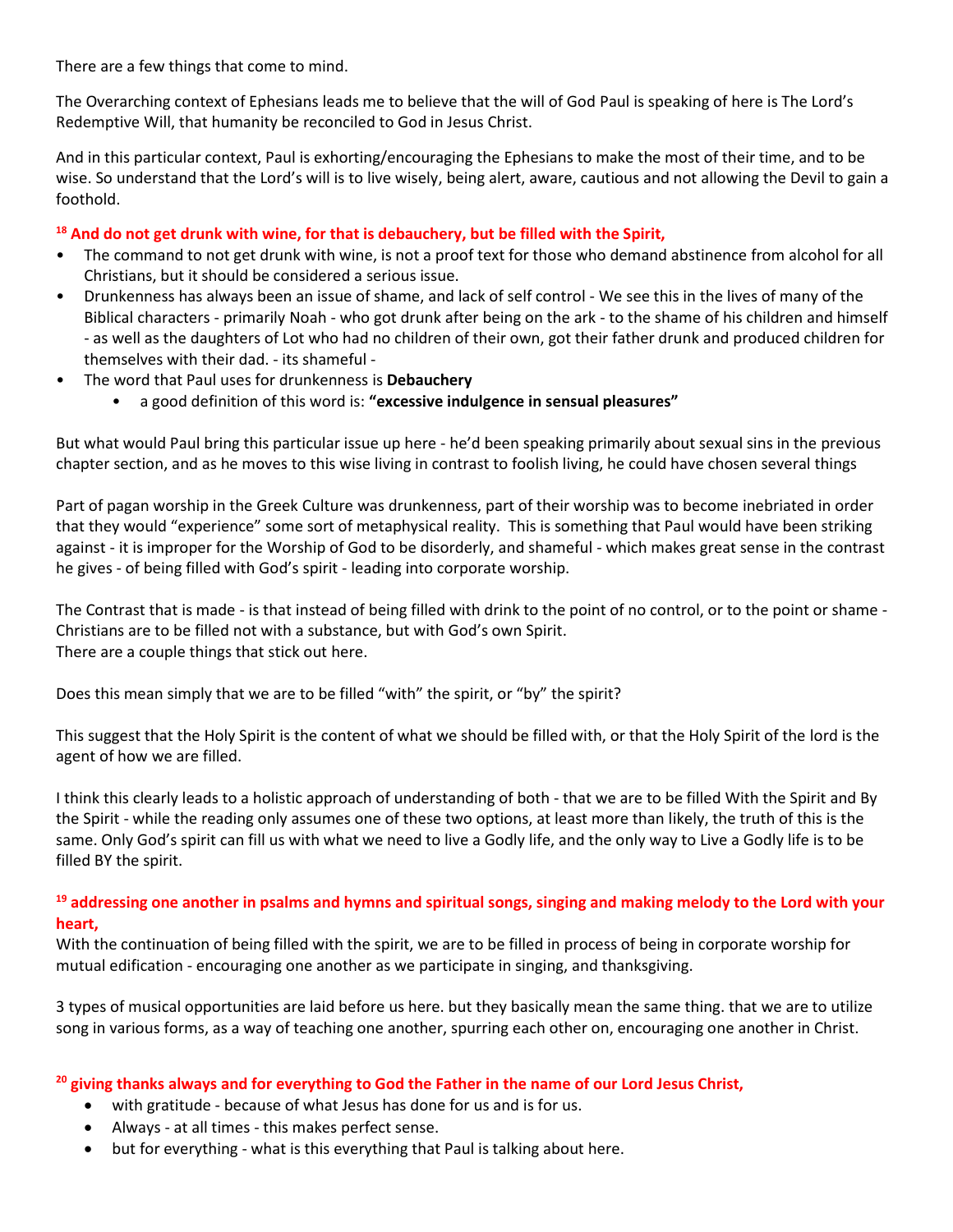Paul is expressing that we are to thank God for everything he has provided for us in his spirit. The ability to putt off the old self [\(Eph 4\)](https://ref.ly/logosref/BibleESV.Eph4), the opportunity to be united in Christ with this global new community/family called the church [\(Eph 3\)](https://ref.ly/logosref/BibleESV.Eph3),

This "*giving thanks*" while it should of course be done on an individual level - we are also to remember that this letter is written to a community, and this community is supposed to follow Jesus together. This communal act of gratitude should mark all Gospel Centered Churches. That we understand at a corporate Level we are together, are united to Christ individually.

#### **<sup>21</sup> submitting to one another out of reverence for Christ.**

the way in which we do this - is to submit - to one another, as caretakers, and as fellow corporate Christian's part of this family - setting the needs of others above our preferences, and to do so our of reverence.

A Greek military term meaning "to arrange".. In non-military use, it was "a voluntary attitude of giving in, cooperating, assuming responsibility, and carrying a burden".

**Enhanced Strong's Lexicon 5293** 

Reverence - Holy Fear. So, lets now take a closer look at how we can apply these realities.

Let's go back to the Big idea today.



**Attribute #1 Wise living - 5:15-17**



 $15$  Look carefully then how you walk, not as unwise but as wise,  $16$ making the best use of the time, because the days are evil.<sup>17</sup> Therefore do not be foolish but understand what the will of the Lord is.

## **Fear God vs Reject God**

[Proverbs 1:7](https://ref.ly/logosref/BibleESV.Pr1.7) (ESV) The fear of the LORD is the beginning of knowledge; fools despise wisdom and instruction.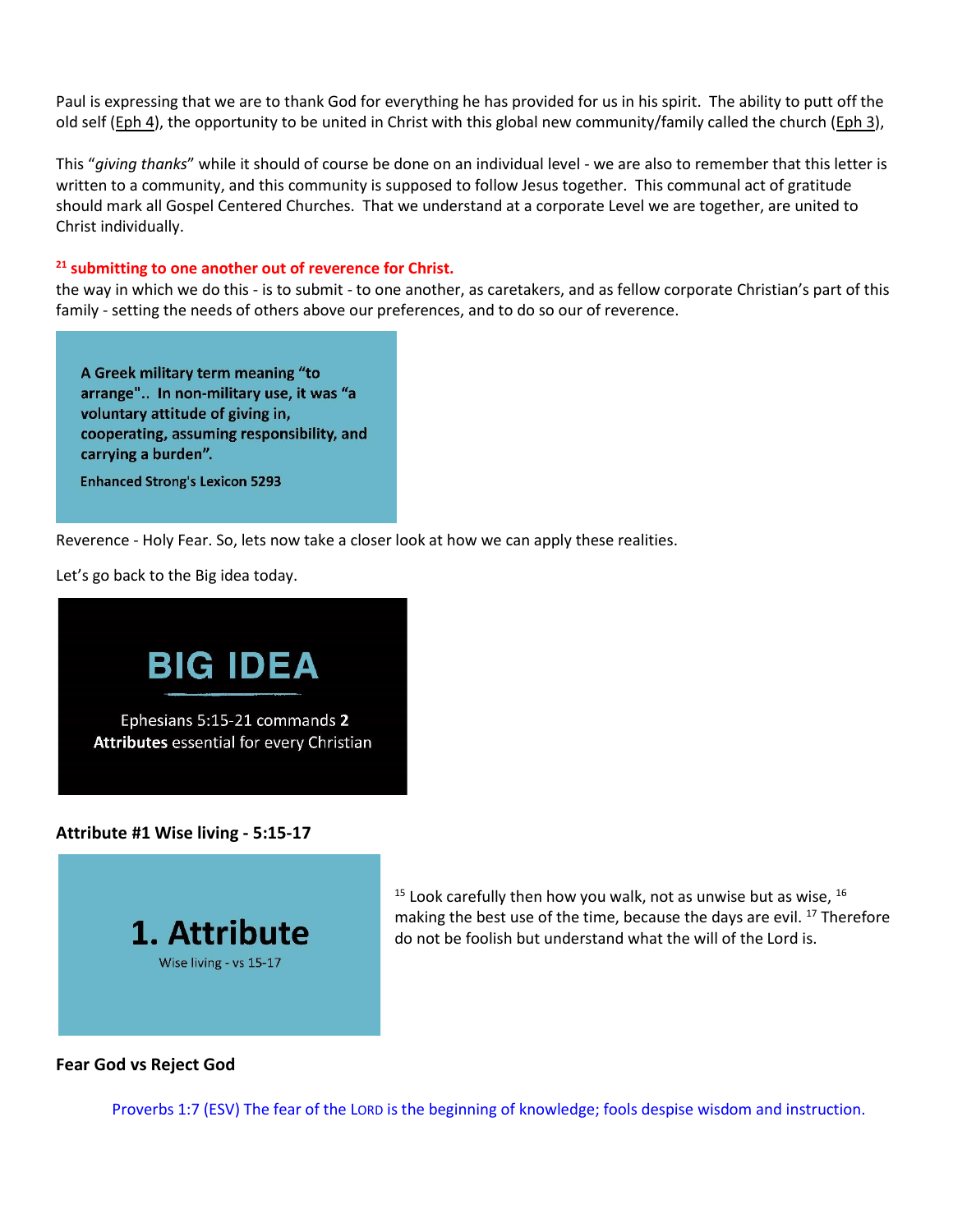[Proverbs 14:16](https://ref.ly/logosref/BibleESV.Pr14.16) (ESV) One who is wise is cautious and turns away from evil, but a fool is reckless and careless.

## **Invite and Accept Correction vs Deny and Ridicule Correction**

[Proverbs 10:8](https://ref.ly/logosref/BibleESV.Pr10.8) (ESV) The wise of heart will receive commandments, but a babbling fool will come to ruin. [Proverbs 12:15](https://ref.ly/logosref/BibleESV.Pr12.15) (ESV) The way of a fool is right in his own eyes, but a wise man listens to advice.

## **Embrace Purity & Godliness vs Pursue Self Indulgence**

[James 3:17](https://ref.ly/logosref/BibleESV.Jas3.17) (ESV) But the wisdom from above is first pure, then peaceable, gentle, open to reason, full of mercy and good fruits, impartial and sincere.

[Proverbs 10:23](https://ref.ly/logosref/BibleESV.Pr10.23) (ESV) Doing wrong is like a joke to a fool, but wisdom is pleasure to a man of understanding.

Jesus himself even speaks about this a great deal in the sermon on the mount - where he explains that those who build their houses upon the rock of his teaching will do better than those who build it on sand.

[Matthew 7:24](https://ref.ly/logosref/BibleESV.Mt7.24-27)–27 (ESV) "Everyone then who hears these words of mine and does them will be like a wise man who built his house on the rock. <sup>25</sup> And the rain fell, and the floods came, and the winds blew and beat on that house, but it did not fall, because it had been founded on the rock. <sup>26</sup> And everyone who hears these words of mine and does not do them will be like a foolish man who built his house on the sand.  $27$  And the rain fell, and the floods came, and the winds blew and beat against that house, and it fell, and great was the fall of it."

Remember the reason for wise living - it is certainly not to puff ourselves up and believe that we are better than others who are less wise, but to make the most of every opportunity, be a Godly example, and a Gospel witness - to become what we are.

When Jesus speaks these things about wisdom, he is calling for action but so many of us believe that we need to do this action on our own.

Remember last week when we talked about walking as light and needing community in order to do this.

This same truth applies as it relates to wisdom - we don't become wise by chance - now God does of course provide wisdom when we ask - [James 1:5,](https://ref.ly/logosref/BibleESV.Jas1.5) but this doesn't always replace the fact that Christians need other Christians.

Tim Keller (I know another Tim Keller quote) tweeted a few years back, and I actually just saw it again in a Facebook memory, or Instagram memory.

"That the one essential requirement for building godly mature *and I would add wise* Christians, is godly mature *and* wise Christians"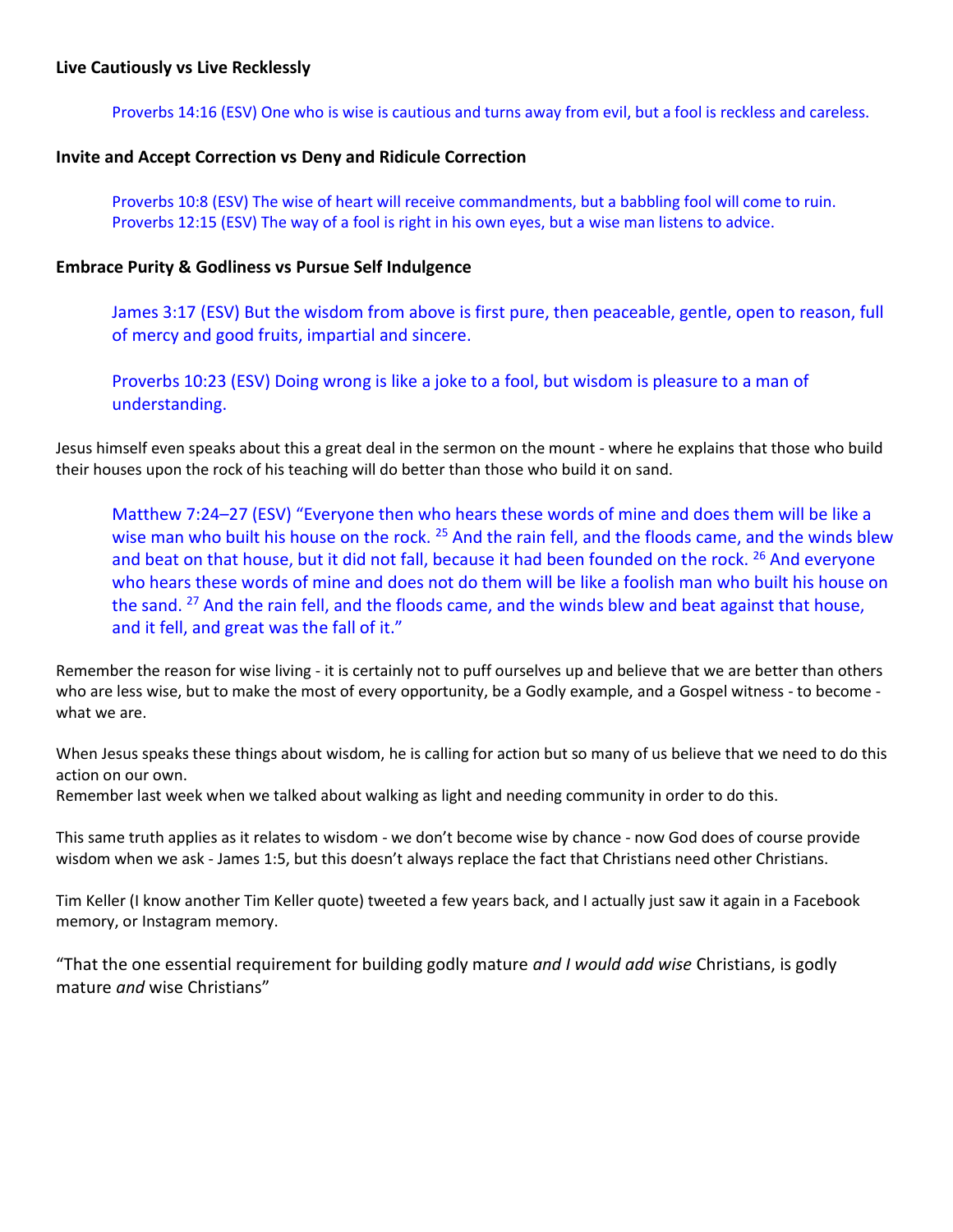

# **Attribute #2 Spirit Filled Living - 5:18-21**



So here is what I'd encourage - this corporate expression of the family of God we call west park - is full, literally full, of wonderful godly men and women who have humbly served Jesus with their lives. if you're younger, go ask them to mentor you. get invested in a small group. Invite input and feedback about how you live.

Become what you are - under the loving guidance of a fellow believer who is further along the path than you. Now let's move onto the next attribute - we've looked at wise living and compared it against that of foolishness from the perspective of a small sampling of what the Bible says about wisdom, but where does this wisdom come from.

 $18$  And do not get drunk with wine, for that is debauchery, but be filled with the Spirit, <sup>19</sup> addressing one another in psalms and hymns and spiritual songs, singing and making melody to the Lord with your heart,

We are to live a life that is filled with the Holy Spirit - one of the outflows of being filled by and filled with the holy spirit is that our response is worship, but not only individually, but corporately also.

It would be so easy to assume that the only form of Worship that Paul is instructing here is singing, but that is not the case. We will see in a minute in vs 21, that willing self-submission to one another is also an act of worship and is representative of someone who is filled with the Holy Spirit.

The command that Paul expresses here is quite significant. Don't be drunk which leads to debauchery, but instead be Do be filled with the holy Spirit.

Even at a surface level, if what Paul is describing here is only to ensure we are not drunk with wine for religious reasons from a pagan worldview, the reason for drunkenness it to suppress difficulty for a diluted sense of Joy.

Here is what is commentary says about this.

#### *Exalting Jesus in Ephesians: Be Filled by the Spirit (5:18)*

*When you are happy in God, you are a strong and brave witness to his grace. So I repeat, whatever joy or peace you find in alcohol, the Spirit of God can give you more. Even the Psalmist of the Old Testament had experienced this [Ps 4:7–8].* 

Here is what that Psalm says:

**Psalm 4:7–8 ESV** You have put more joy in my heart than they have when their grain and wine abound. <sup>8</sup> In peace I will both lie down and sleep; for you alone, O LORD, make me dwell in safety.

The filling of the Holy Spirit should lead to such Joy that drunkenness is a faulty replacement for real joy. And in truth drunkenness is an over promising under delivering experience - one that is often replaced with regret and anxiety, and the potential for grave sorrow.

Then Paul moves on in vs 19.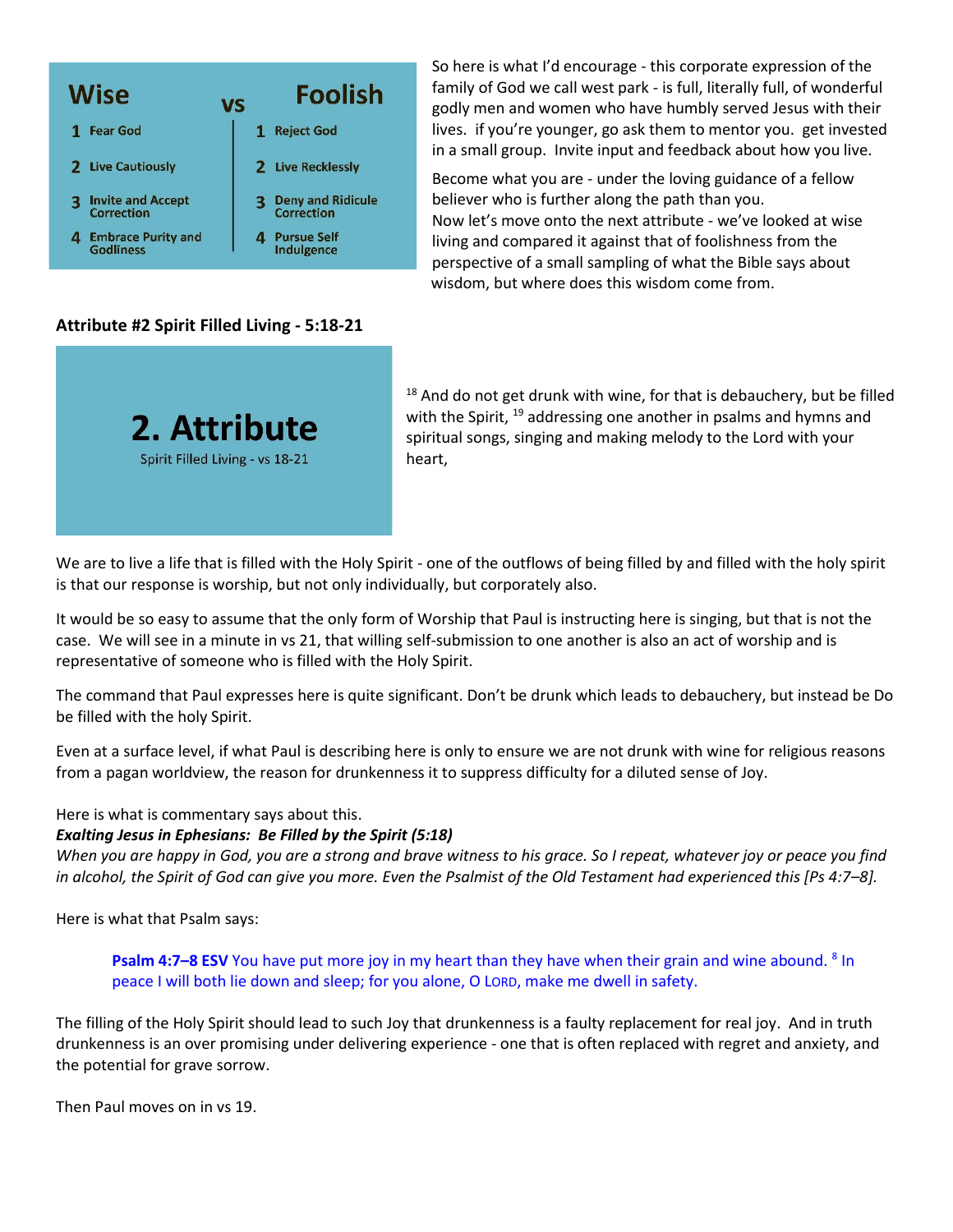# **<sup>19</sup> addressing one another in psalms and hymns and spiritual songs, singing and making melody to the Lord with your heart,**

Look here at vs 19a) we are to address who? One another. This is a corporate experience, when we are filled with God's spirit, by God's spirit, our response is corporate worship.

We are to do so with Psalms (the literal psalms of the Bible), Hymns & Choruses we sing together as we gather, and Spiritual Songs (songs we burst forth with towards Jesus from our hearts)

These avenues are to be done toward each other, and toward God in our hearts.

Notice this: there is both a Horizontal and Vertical Aspect to our corporate gatherings



When we engage in corporate worship - not only singing, but with corporate prayer and intercession, in service of one another, in utilizing our spiritual gifts to edify the church, as we speak words of encouragement to someone who is struggling, when we serve our brother/sisters in a practical way after a surgery with a meal, etc.

We are doing what we are called to do as the church. We are providing one another with the *Love One Anothers* of the NT church movement.

But something vivacious, life giving, and transformative happens when we sing together. Not only are we singing to God things about God, not only are we reminding ourselves of the truth of God's word, his character, his promises, and the Gospel of Salvation, we are also encouraging one another.

 Watch this wonderful little clip from John Piper - about Corporate worship. https://www.desiringgod.org/corporate-worship-saved-my-marriage

What? What??

What we are doing in Corporate Worship is not some nicety that Christians do just because we sing. It isn't some perfunctory activity to fill time before the preaching.

It is Spiritual Warfare against the Devil - empowering us towards Jesus, and his gospel mission. No, we Sing together because there is POWER in the Gospel sung.

When you don't sing, when you hide under the guise of your preference of worship songs, hymns, whatever - you my friend, you are robbing the neighbour you sit beside of stand beside in church of what God may do in them because of your singing the truth of the Gospel around them.

This has been true of my own life - you've seen me, you've seen me thank you as a church for singing along, because I've NEEDED it, you have encouraged my sorrowful, disillusioned, faulty, broken heart, by singing the Truth of the words we sing back toward me. I may lead the congregation - but you had better believe that the congregation also leads the worship team.

This is the reason for the NEED for us to gather as the church.

And - we are to make this melody together - corporately - to the Lord in our heart - individual - We all need to participate in Corporate Worship.

It is both *Vertical* toward God as he showers us with his grace, and *Horizontal*, as we disperse that same grace to those around us - who are part of the local little family God has orchestrated here.